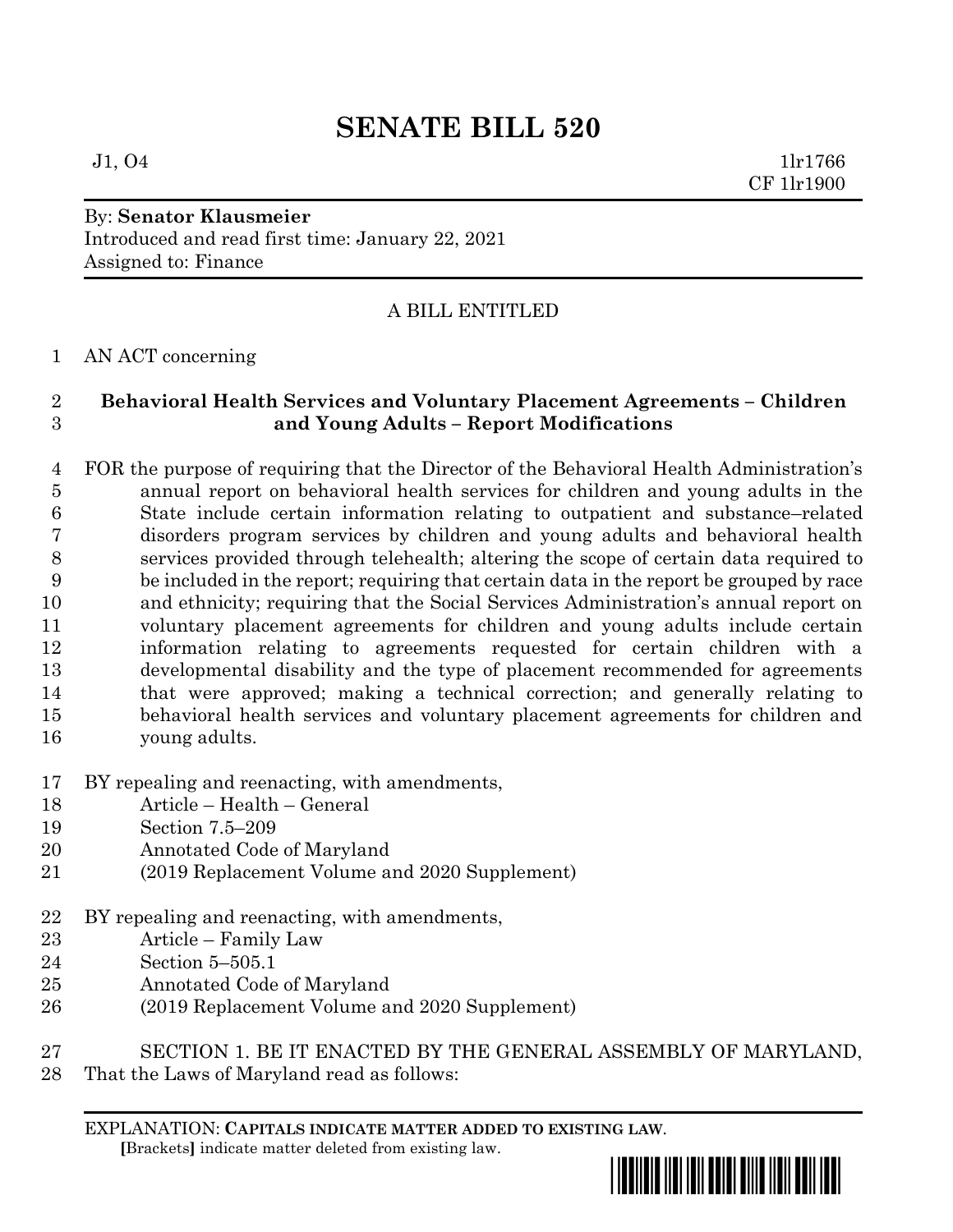|                                    | $\sqrt{2}$                                                                                                                                                                                                                                                                    |                                                      | <b>SENATE BILL 520</b>                                                               |  |  |  |  |  |  |
|------------------------------------|-------------------------------------------------------------------------------------------------------------------------------------------------------------------------------------------------------------------------------------------------------------------------------|------------------------------------------------------|--------------------------------------------------------------------------------------|--|--|--|--|--|--|
| 1                                  |                                                                                                                                                                                                                                                                               |                                                      | Article - Health - General                                                           |  |  |  |  |  |  |
| $\overline{2}$                     | $7.5 - 209.$                                                                                                                                                                                                                                                                  |                                                      |                                                                                      |  |  |  |  |  |  |
| $\boldsymbol{3}$<br>$\overline{4}$ | In consultation with interested stakeholders, the Director shall prepare an<br>(a)<br>annual report on behavioral health services for children and young adults in the State.                                                                                                 |                                                      |                                                                                      |  |  |  |  |  |  |
| 5                                  | (b)                                                                                                                                                                                                                                                                           | The report shall include:                            |                                                                                      |  |  |  |  |  |  |
| $\boldsymbol{6}$<br>7              | The number and the percentage of children and young adults who,<br>(1)<br>during the reported year:                                                                                                                                                                           |                                                      |                                                                                      |  |  |  |  |  |  |
| $8\,$                              |                                                                                                                                                                                                                                                                               | (i)                                                  | Were eligible for public behavioral health services; [and]                           |  |  |  |  |  |  |
| 9                                  |                                                                                                                                                                                                                                                                               | (ii)                                                 | Used a public behavioral health service, including:                                  |  |  |  |  |  |  |
| 10                                 |                                                                                                                                                                                                                                                                               |                                                      | 1.<br>AN OUTPATIENT SERVICE;                                                         |  |  |  |  |  |  |
| 11                                 |                                                                                                                                                                                                                                                                               |                                                      | [1.] 2. An inpatient service;                                                        |  |  |  |  |  |  |
| 12                                 |                                                                                                                                                                                                                                                                               |                                                      | [2.] <b>3.</b> An emergency room service;                                            |  |  |  |  |  |  |
| 13                                 |                                                                                                                                                                                                                                                                               |                                                      | [3.] 4. A residential treatment center service; [and]                                |  |  |  |  |  |  |
| 14<br>15<br>16<br>17               | [4.] <b>5.</b> An intensive public behavioral health service, including<br>targeted or mental health case management services, respite care services, services<br>provided under § 1915(i) of the Social Security Act, and psychiatric rehabilitation services;<br><b>AND</b> |                                                      |                                                                                      |  |  |  |  |  |  |
| 18<br>19                           | <b>SERVICE; AND</b>                                                                                                                                                                                                                                                           |                                                      | 6.<br>$\mathbf{A}$<br><b>SUBSTANCE-RELATED</b><br><b>DISORDERS</b><br><b>PROGRAM</b> |  |  |  |  |  |  |
| 20<br>21                           |                                                                                                                                                                                                                                                                               | (III)<br>THROUGH TELEHEALTH;                         | USED A PUBLIC BEHAVIORAL HEALTH SERVICE PROVIDED                                     |  |  |  |  |  |  |
| 22<br>23                           | The total expenditure and expenditure per child and young adult using<br>(2)<br>a public behavioral health service, including:                                                                                                                                                |                                                      |                                                                                      |  |  |  |  |  |  |
| 24                                 |                                                                                                                                                                                                                                                                               | (I)                                                  | AN OUTPATIENT SERVICE;                                                               |  |  |  |  |  |  |
| 25                                 |                                                                                                                                                                                                                                                                               | $\left[ \text{(i)} \right] \left( \text{II} \right)$ | An inpatient service;                                                                |  |  |  |  |  |  |
| 26                                 |                                                                                                                                                                                                                                                                               | $\left[\text{(ii)}\right]$ (III)                     | An emergency room service;                                                           |  |  |  |  |  |  |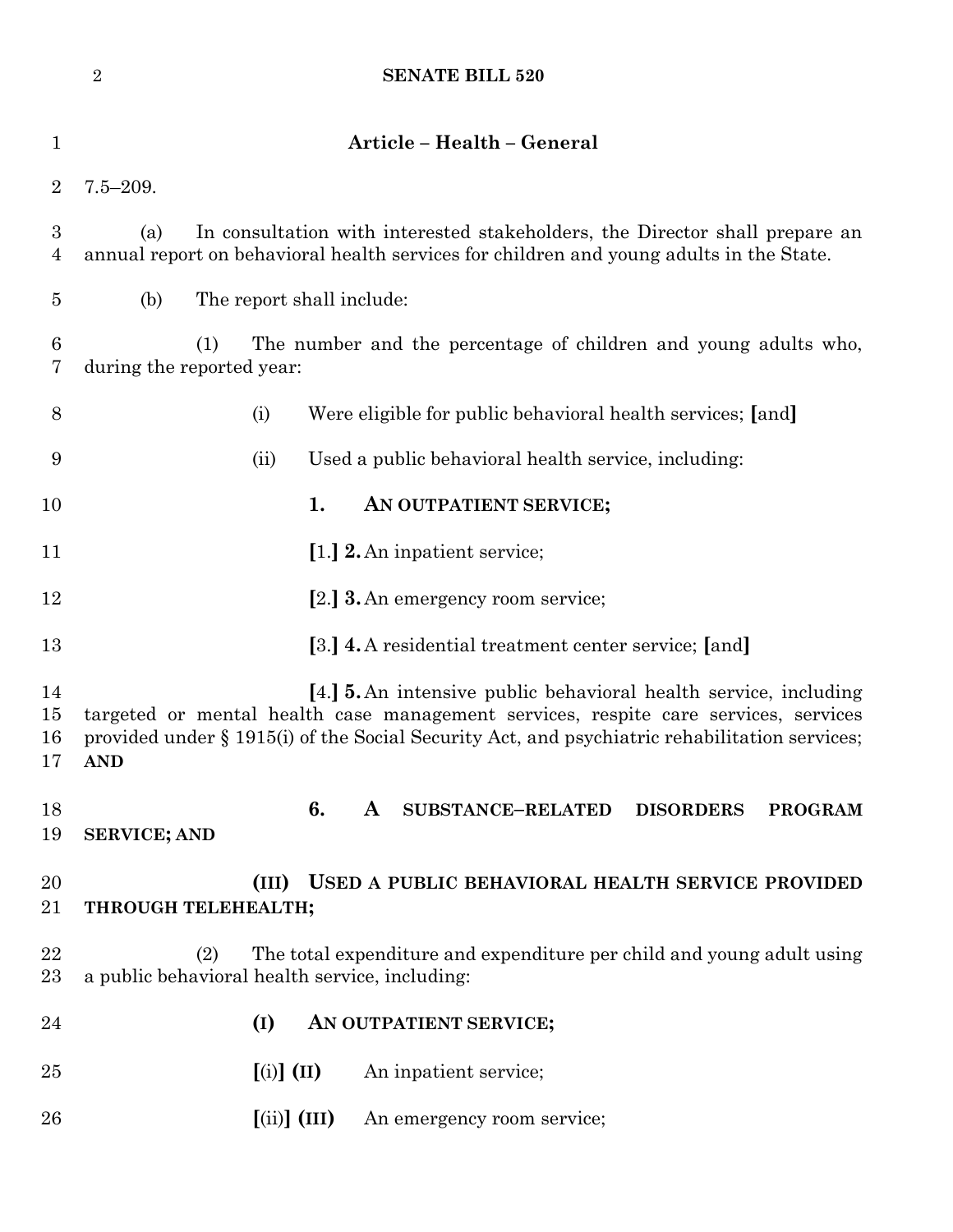## **SENATE BILL 520** 3

| $\mathbf{1}$       |                                                                                                                            | $(iii)$ $(IV)$                 |              |                                       | A residential treatment center service; [and]                                                                                                      |                  |  |
|--------------------|----------------------------------------------------------------------------------------------------------------------------|--------------------------------|--------------|---------------------------------------|----------------------------------------------------------------------------------------------------------------------------------------------------|------------------|--|
| $\overline{2}$     |                                                                                                                            | $\left[\text{(iv)}\right]$ (V) |              |                                       | An intensive community service[.]; AND                                                                                                             |                  |  |
| $\boldsymbol{3}$   |                                                                                                                            | (VI)                           |              |                                       | A SUBSTANCE-RELATED DISORDERS PROGRAM SERVICE;                                                                                                     |                  |  |
| 4<br>5             | The total cost per child or young adult for all behavioral health services<br>(3)<br>provided to the child or young adult; |                                |              |                                       |                                                                                                                                                    |                  |  |
| 6                  | (4)                                                                                                                        |                                |              |                                       | The total expenditure and expenditure per child and young adult for:                                                                               |                  |  |
| 7                  |                                                                                                                            | (i)                            |              | Targeted case management services;    |                                                                                                                                                    |                  |  |
| 8                  |                                                                                                                            | (ii)                           |              | Respite care services;                |                                                                                                                                                    |                  |  |
| 9<br>10            | Security Act; and                                                                                                          | (iii)                          |              |                                       | Services provided through a plan under $\S$ 1915(i) of the Social                                                                                  |                  |  |
| 11                 |                                                                                                                            | (iv)                           |              | Psychiatric rehabilitation services;  |                                                                                                                                                    |                  |  |
| 12                 | (5)                                                                                                                        |                                |              |                                       | The [average] MEDIAN length of time children and young adults spent:                                                                               |                  |  |
| 13<br>14           | hospitalization; and                                                                                                       | (i)                            |              |                                       | In the hospital emergency room pending psychiatric inpatient                                                                                       |                  |  |
| $15\,$<br>16<br>17 | placement;                                                                                                                 | (ii)                           |              |                                       | Waiting for placement in a residential treatment center from the<br>date of the referral, AS DETERMINED BY THE REFERRAL SOURCE, to the date of the |                  |  |
| 18<br>19           | The number of children and young adults who were readmitted [for a<br>(6)<br>30-day admission] WITHIN 30 DAYS at:          |                                |              |                                       |                                                                                                                                                    |                  |  |
| 20                 |                                                                                                                            | (i)                            |              | The same hospital;                    |                                                                                                                                                    |                  |  |
| 21                 |                                                                                                                            | (ii)                           |              |                                       | The same residential treatment center; or                                                                                                          |                  |  |
| 22                 |                                                                                                                            | (iii)                          |              |                                       | Any other hospital or residential treatment center;                                                                                                |                  |  |
| 23                 | (7)                                                                                                                        |                                |              |                                       | The [average] MEDIAN length of stay for children and young adults at:                                                                              |                  |  |
| 24                 |                                                                                                                            | (i)                            |              | A residential treatment center; [and] |                                                                                                                                                    |                  |  |
| $25\,$             |                                                                                                                            | (ii)                           |              | A psychiatric unit at a hospital; and |                                                                                                                                                    |                  |  |
| 26<br>$27\,$       | PROGRAM; AND                                                                                                               | (III)                          | $\mathbf{A}$ | <b>RESIDENTIAL</b>                    | <b>SUBSTANCE-RELATED</b>                                                                                                                           | <b>DISORDERS</b> |  |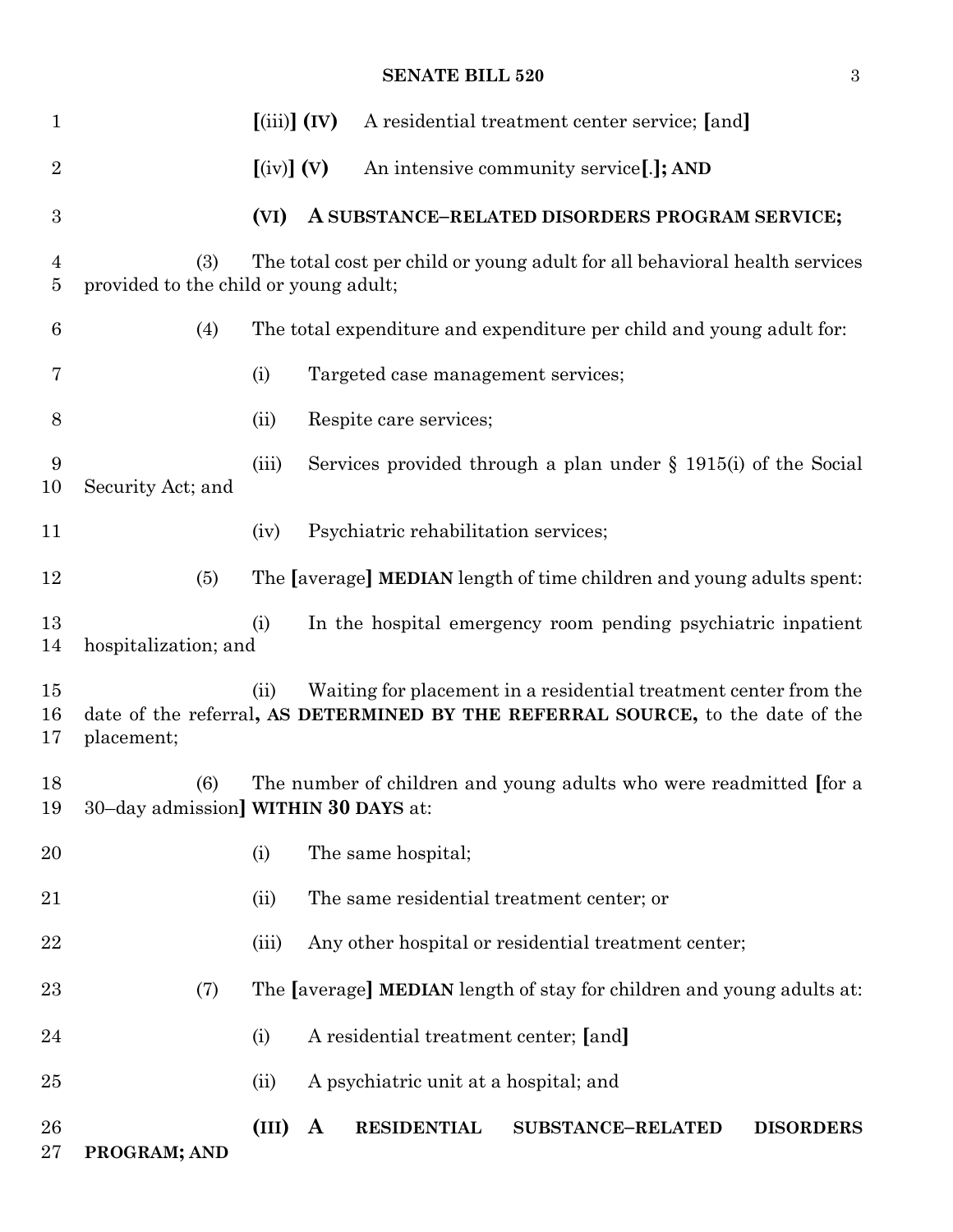|                                  | $\overline{4}$                                                                                                                           |                                                                                              | <b>SENATE BILL 520</b>                                                                                                                   |  |  |  |  |  |
|----------------------------------|------------------------------------------------------------------------------------------------------------------------------------------|----------------------------------------------------------------------------------------------|------------------------------------------------------------------------------------------------------------------------------------------|--|--|--|--|--|
| $\mathbf{1}$                     |                                                                                                                                          | (8)                                                                                          | For residential treatment centers:                                                                                                       |  |  |  |  |  |
| $\sqrt{2}$<br>3                  |                                                                                                                                          | (I)<br>THE TOTAL NUMBER OF CHILDREN AND YOUNG ADULTS<br>ADMITTED DURING THE REPORT YEAR; AND |                                                                                                                                          |  |  |  |  |  |
| $\overline{4}$<br>$\overline{5}$ | $[$ ; and                                                                                                                                |                                                                                              | $\left[ \text{(i)} \right] \left( \text{II} \right)$<br>The total number of children and young adults discharged                         |  |  |  |  |  |
| $\,6$<br>$\overline{7}$          |                                                                                                                                          |                                                                                              | The number of residents at the end of the year who are children<br>(ii)<br>or young adults] DURING THE REPORT YEAR.                      |  |  |  |  |  |
| 8<br>9                           | $\left( \mathrm{c}\right)$                                                                                                               |                                                                                              | The report shall group the information required under subsection (b) of this<br>section by jurisdiction and by the following age groups: |  |  |  |  |  |
| 10                               |                                                                                                                                          | (1)<br>Birth through 6 years old;                                                            |                                                                                                                                          |  |  |  |  |  |
| 11                               |                                                                                                                                          | (2)                                                                                          | 7 through 12 years old;                                                                                                                  |  |  |  |  |  |
| 12                               |                                                                                                                                          | (3)                                                                                          | 13 through 17 years old;                                                                                                                 |  |  |  |  |  |
| 13                               |                                                                                                                                          | (4)                                                                                          | 18 through 21 years old; and                                                                                                             |  |  |  |  |  |
| 14                               |                                                                                                                                          | (5)                                                                                          | 22 through 25 years old.                                                                                                                 |  |  |  |  |  |
| 15<br>16                         | (D)<br>THE REPORT SHALL GROUP THE INFORMATION REQUIRED UNDER<br>SUBSECTION (B) OF THIS SECTION BY THE FOLLOWING RACES AND ETHNIC GROUPS: |                                                                                              |                                                                                                                                          |  |  |  |  |  |
| 17                               |                                                                                                                                          | (1)                                                                                          | HISPANIC OR LATINO OF ANY RACE; AND                                                                                                      |  |  |  |  |  |
| 18                               |                                                                                                                                          | (2)                                                                                          | FOR INDIVIDUALS WHO ARE NON-HISPANIC OR NON-LATINO:                                                                                      |  |  |  |  |  |
| 19                               |                                                                                                                                          |                                                                                              | AMERICAN INDIAN OR ALASKAN NATIVE;<br>(I)                                                                                                |  |  |  |  |  |
| 20                               |                                                                                                                                          |                                                                                              | ASIAN;<br>(II)                                                                                                                           |  |  |  |  |  |
| 21                               |                                                                                                                                          |                                                                                              | <b>BLACK OR AFRICAN AMERICAN;</b><br>(III)                                                                                               |  |  |  |  |  |
| 22                               |                                                                                                                                          |                                                                                              | NATIVE HAWAIIAN OR OTHER PACIFIC ISLANDER;<br>(IV)                                                                                       |  |  |  |  |  |
| 23                               |                                                                                                                                          |                                                                                              | <b>WHITE; OR</b><br>(V)                                                                                                                  |  |  |  |  |  |
| 24                               |                                                                                                                                          |                                                                                              | TWO OR MORE RACES.<br>(VI)                                                                                                               |  |  |  |  |  |
| 25                               | [(d)] (E)                                                                                                                                |                                                                                              | On or before December 1 each year, the Director shall submit the report                                                                  |  |  |  |  |  |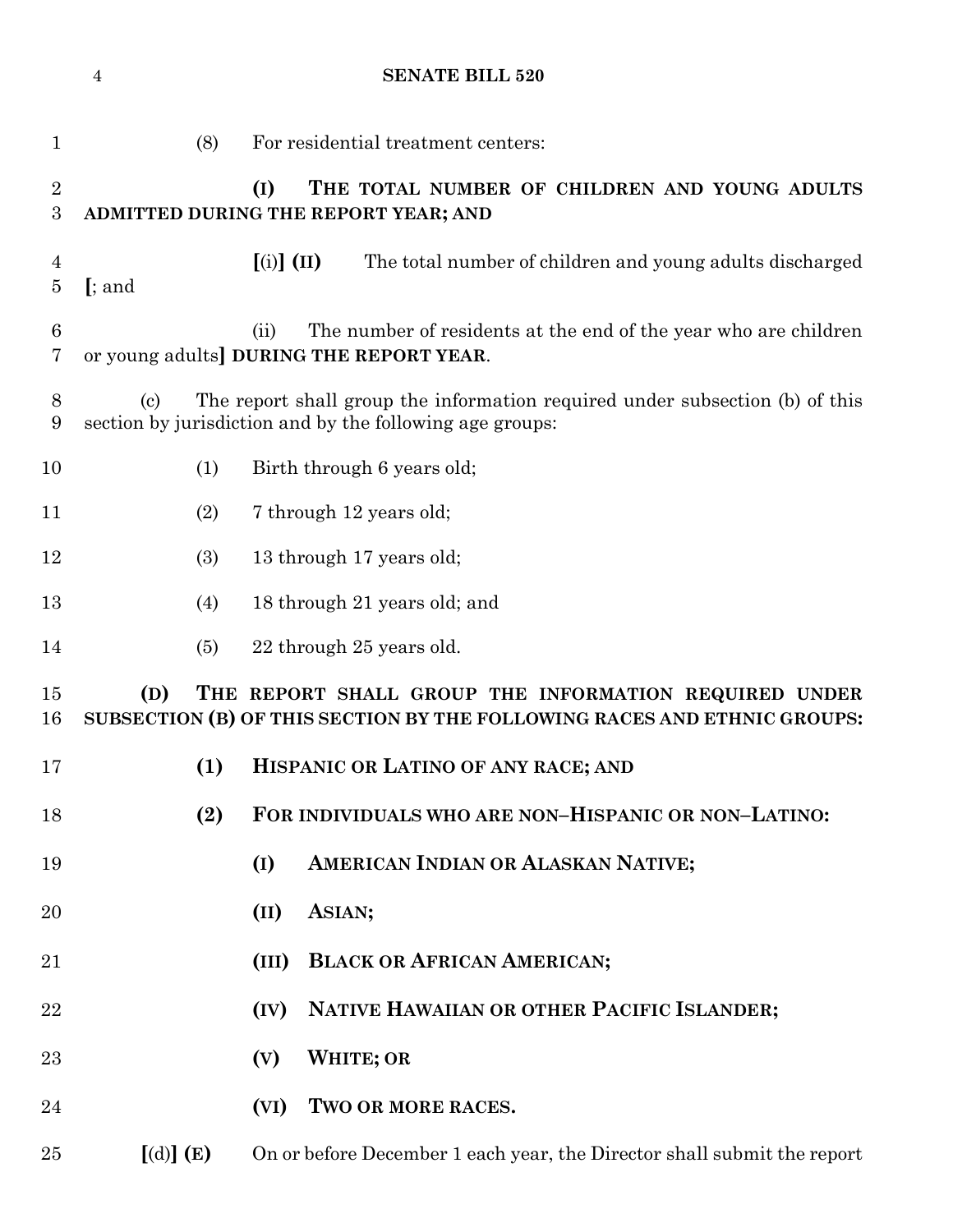#### **SENATE BILL 520** 5

 required under this section to the Governor and, in accordance with § 2–1257 of the State Government Article, the General Assembly.

#### **Article – Family Law**

5–505.1.

 (a) In consultation with interested stakeholders, the Administration shall prepare an annual report on voluntary placement agreements for children and young adults in the State.

- (b) The report shall include:
- (1) the total number of voluntary placement agreements that were:
- (i) approved;
- (ii) denied; **[**and**]**

 (iii) requested for behavioral health reasons, including voluntary placement agreements that were requested for children with a developmental disability who are also diagnosed with a behavioral health disorder; **AND**

 **(IV) REQUESTED FOR CHILDREN WITH A DEVELOPMENTAL DISABILITY WHO ARE NOT ALSO DIAGNOSED WITH A BEHAVIORAL HEALTH DISORDER;**

- 
- (2) the reason for any denials; and

 (3) for voluntary placement agreements that were approved, the type of **PLACEMENT RECOMMENDED AND THE TYPE OF** initial placement, including:

- 21 (i) residential treatment center;
- 22 (ii) group home placement;
- 23 (iii) the rapeutic group home;
- (iv) diagnostic placement;
- (v) therapeutic foster home; and
- 26 (vi) any other type of placement.

 (c) The report shall group the information required under subsection (b) of this section by the following regions: